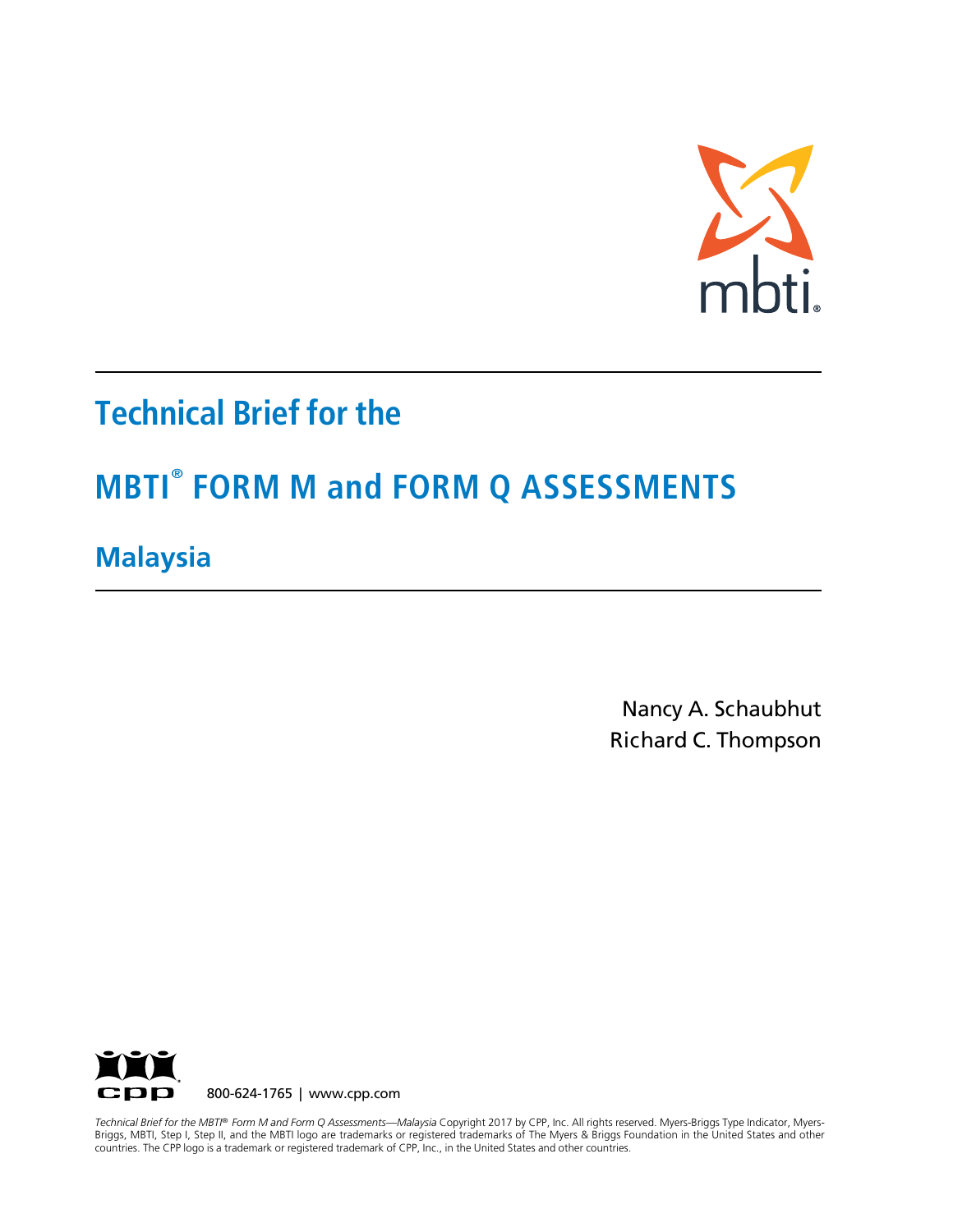## INTRODUCTION

The *Myers-Briggs Type Indicator®* (MBTI®) instrument is one of the most commonly used personality assessments in the world. Because its administration outside the United States is growing rapidly, the instrument is continually being evaluated for use in specific regions. This technical brief summarizes the measurement properties of the MBTI Form M and Form Q assessments with a Malaysian sample. To that end, it examines the reliability of the MBTI Form M and Form Q assessments, reports on type distribution in a sample of Malaysian participants, and provides comparisons with the US national representative sample (NRS) used in the *MBTI*® *Manual* (Myers, McCaulley, Quenk, & Hammer, 1998) to examine similarities and differences between the groups.

# THE MBTI® ASSESSMENT

The MBTI assessment uses a typology composed of four pairs of opposite preferences, called *preference pairs:*

- Extraversion (E) or Introversion (I)—how you direct and receive energy
- Sensing (S) or Intuition (N)—how you take in information
- Thinking (T) or Feeling (F)—how you decide and come to conclusions
- Judging (J) or Perceiving (P)—how you approach the outside world

The assessment combines an individual's four preferences—one from each preference pair, denoted by its letter—to yield one of the 16 possible personality types (e.g., ESTJ, INFP, etc.). Each type is equally valuable, and an individual inherently belongs to one of the 16 types. This model differentiates the MBTI assessment from most other personality instruments, which typically assess personality traits. Trait-based instruments measure how much of a certain characteristic an individual possesses. Unlike the MBTI assessment, those instruments usually consider one end of a trait to be more positive and the other to be more negative.

## MALAYSIAN SAMPLE

Historically, the MBTI assessment has been administered in Malaysia using North American English. A sample composed of 2,337 Malaysian respondents who completed the MBTI Form Q assessment in North American English was obtained for this study. It is important to note that this is not a representative sample, but rather a sample of convenience. Therefore, no inferences may be drawn about the preferences or type distribution of the population of Malaysia. The data reported in this technical brief should be used for psychometric information purposes only.

The Malaysian sample includes 47% women and 51% men, 2% not reported. Respondents' ages ranged from 17 to 73 years (mean = 35.8, *SD* = 8.8). All respondents reported their country of origin and residence as Malaysia. Additional demographic information was not available for this sample.

Table 1 includes the number and percentage of respondents of each type in the sample. As shown, the most frequently occurring type for this sample is ISTJ (21.7%), followed by ESTJ (21.5%). The least common types are INFJ (2.2%) and ENFJ (2.5%). Type distributions for women and men in the Malaysian sample are presented in Tables 2 and 3.

Table 4 shows the number and percentage of respondents for each preference. Also included for reference are the number and percentage of respondents for each preference in the US national representative sample (NRS; Myers et al., 1998).

# RELIABILITY OF THE FORM M PREFERENCES

The internal consistency reliabilities (Cronbach's alphas) for the Malaysian sample and the US NRS are reported in Table 5. The reliabilities of the four preference pairs are good for the Malaysian sample and are very similar to those reported in the *MBTI*® *Manual*  (Myers et al., 1998).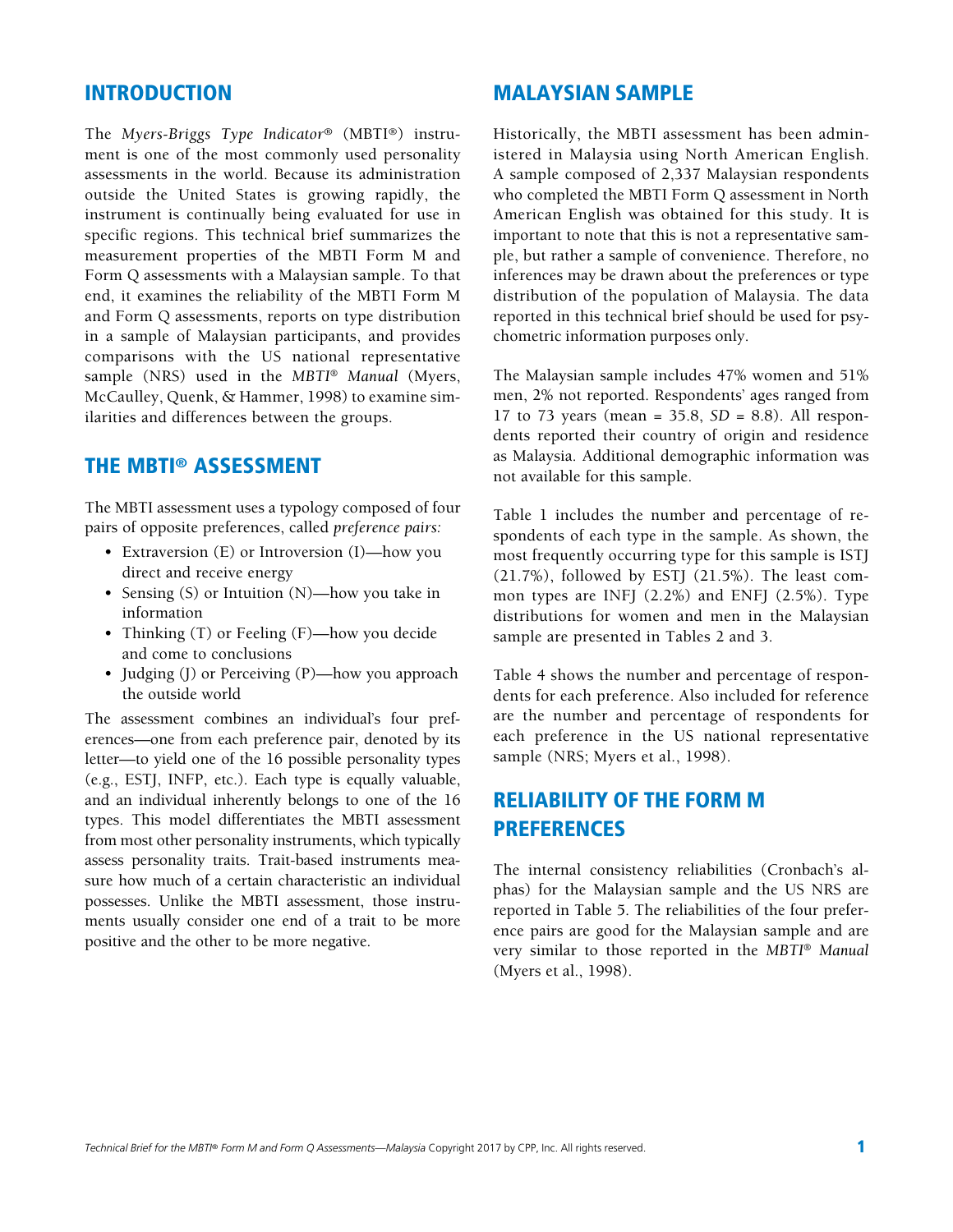| TABLE 1. MBTI® TYPE DISTRIBUTION IN THE MALAYSIAN SAMPLE |                                  |                                 |                                  |            |                     |  |  |
|----------------------------------------------------------|----------------------------------|---------------------------------|----------------------------------|------------|---------------------|--|--|
|                                                          | <b>SENSING</b>                   |                                 | <b>INTUITION</b>                 |            |                     |  |  |
| <b>Thinking</b>                                          | Feeling                          |                                 | <b>Thinking</b>                  |            |                     |  |  |
| <b>ISTJ</b><br>$n = 507$<br>21.7%                        | <b>ISFJ</b><br>$n = 139$<br>5.9% | <b>INFJ</b><br>$n = 51$<br>2.2% | <b>INTJ</b><br>$n = 93$<br>4.0%  | Judging    |                     |  |  |
| <b>ISTP</b><br>$n = 136$<br>5.8%                         | <b>ISFP</b><br>$n = 85$<br>3.6%  | <b>INFP</b><br>$n = 69$<br>3.0% | <b>INTP</b><br>$n = 82$<br>3.5%  |            | <b>INTROVERSION</b> |  |  |
| <b>ESTP</b><br>$n = 111$<br>4.7%                         | <b>ESFP</b><br>$n = 71$<br>3.0%  | <b>ENFP</b><br>$n = 95$<br>4.1% | <b>ENTP</b><br>$n = 83$<br>3.6%  | Perceiving |                     |  |  |
| <b>ESTJ</b><br>$n = 502$<br>21.5%                        | <b>ESFJ</b><br>$n = 102$<br>4.4% | <b>ENFJ</b><br>$n = 58$<br>2.5% | <b>ENTJ</b><br>$n = 153$<br>6.5% | Judging    | EXTRAVERSION        |  |  |

*Note: N* = 2,337.

|                                    |                                 | TABLE 2. MBTI® TYPE DISTRIBUTION IN THE MALAYSIAN SAMPLE: WOMEN |                                 |                                |  |  |
|------------------------------------|---------------------------------|-----------------------------------------------------------------|---------------------------------|--------------------------------|--|--|
| <b>INTUITION</b><br><b>SENSING</b> |                                 |                                                                 |                                 |                                |  |  |
| <b>Thinking</b>                    |                                 | Feeling                                                         | <b>Thinking</b>                 |                                |  |  |
| <b>ISTJ</b><br>$n = 202$<br>18.5%  | <b>ISFJ</b><br>$n = 95$<br>8.7% | <b>INFJ</b><br>$n = 33$<br>3.0%                                 | <b>INTJ</b><br>$n = 33$<br>3.0% | Judging                        |  |  |
| <b>ISTP</b><br>$n = 63$<br>5.8%    | <b>ISFP</b><br>$n = 55$<br>5.0% | <b>INFP</b><br>$n = 38$<br>3.5%                                 | <b>INTP</b><br>$n = 36$<br>3.3% | <b>INTROVERSION</b>            |  |  |
| <b>ESTP</b><br>$n = 51$<br>4.7%    | <b>ESFP</b><br>$n = 44$<br>4.0% | <b>ENFP</b><br>$n = 54$<br>4.9%                                 | <b>ENTP</b><br>$n = 28$<br>2.6% | Perceiving                     |  |  |
| <b>ESTJ</b><br>$n = 189$<br>17.3%  | <b>ESFJ</b><br>$n = 68$<br>6.2% | <b>ENFJ</b><br>$n = 36$<br>3.3%                                 | <b>ENTJ</b><br>$n = 66$<br>6.0% | <b>EXTRAVERSION</b><br>Judging |  |  |

*Note: n* = 1,091.

*Technical Brief for the MBTI® Form M and Form Q Assessments—Malaysia Copyright 2017 by CPP, Inc. All rights reserved. 2 2*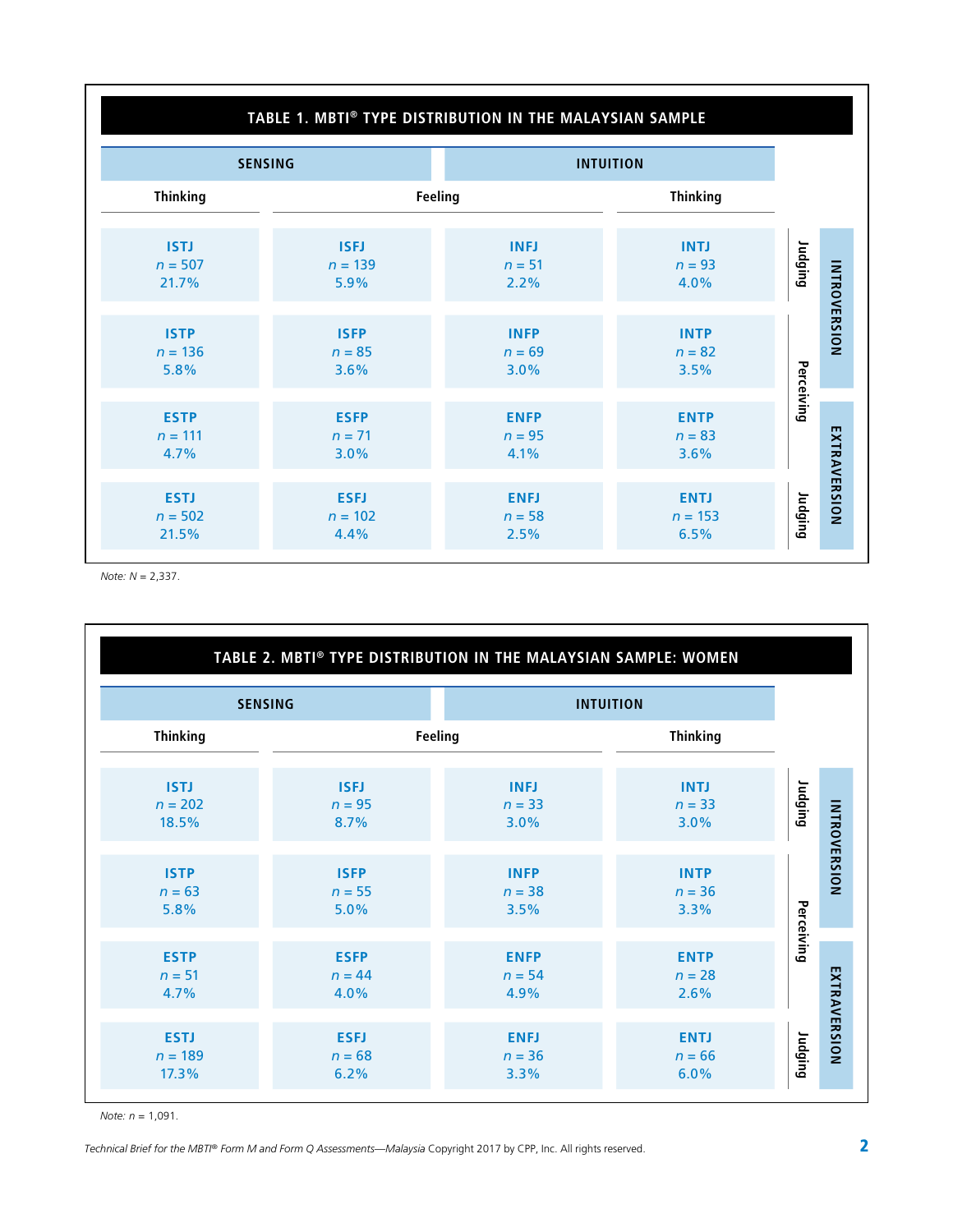### **TABLE 3. MBTI® TYPE DISTRIBUTION IN THE MALAYSIAN SAMPLE: MEN**

|                                   | <b>SENSING</b>                  |                                 | <b>INTUITION</b>                |                |              |
|-----------------------------------|---------------------------------|---------------------------------|---------------------------------|----------------|--------------|
| <b>Thinking</b>                   | <b>Feeling</b>                  |                                 | <b>Thinking</b>                 |                |              |
| <b>ISTJ</b><br>$n = 292$<br>24.5% | <b>ISFJ</b><br>$n = 42$<br>3.5% | <b>INFJ</b><br>$n = 17$<br>1.4% | <b>INTJ</b><br>$n = 56$<br>4.7% | Judging        |              |
| <b>ISTP</b><br>$n = 70$<br>5.9%   | <b>ISFP</b><br>$n = 29$<br>2.4% | <b>INFP</b><br>$n = 31$<br>2.6% | <b>INTP</b><br>$n = 41$<br>3.4% |                | INTROVERSION |
| <b>ESTP</b><br>$n = 57$<br>4.8%   | <b>ESFP</b><br>$n = 25$<br>2.1% | <b>ENFP</b><br>$n = 39$<br>3.3% | <b>ENTP</b><br>$n = 51$<br>4.3% | Perceiving     |              |
| <b>ESTJ</b><br>$n = 307$<br>25.8% | <b>ESFJ</b><br>$n = 32$<br>2.7% | <b>ENFJ</b><br>$n = 21$<br>1.8% | <b>ENTJ</b><br>$n = 82$<br>6.9% | <b>Judging</b> | EXTRAVERSION |

*Note: n* = 1,192.

| <b>TABLE 4. MBTI® PREFERENCE DISTRIBUTIONS</b><br>FOR THE MALAYSIAN SAMPLE AND THE US NRS |             |                                   |                                |      |  |  |  |
|-------------------------------------------------------------------------------------------|-------------|-----------------------------------|--------------------------------|------|--|--|--|
|                                                                                           |             | Malaysian Sample<br>$(N = 2,337)$ | <b>US NRS</b><br>$(N = 3,009)$ |      |  |  |  |
| Preference                                                                                | $\mathbf n$ | ℅                                 | n                              | %    |  |  |  |
| Extraversion (E)                                                                          | 1,175       | 50.3                              | 1,483                          | 49.3 |  |  |  |
| Introversion (I)                                                                          | 1,162       | 49.7                              | 1,526                          | 50.7 |  |  |  |
| Sensing (S)                                                                               | 1,653       | 70.7                              | 2,206                          | 73.3 |  |  |  |
| Intuition (N)                                                                             | 684         | 29.3                              | 803                            | 26.7 |  |  |  |
| Thinking (T)                                                                              | 1,667       | 71.3                              | 1,210                          | 40.2 |  |  |  |
| Feeling (F)                                                                               | 670         | 28.7                              | 1,799                          | 59.8 |  |  |  |
| Judging (J)                                                                               | 1,605       | 68.7                              | 1,629                          | 54.1 |  |  |  |
| Perceiving (P)                                                                            | 732         | 31.3                              | 1,380                          | 45.9 |  |  |  |

#### *Note:* Source for the US NRS is the *MBTI® Manual* (Myers et al., 1998).

# **TABLE 5. MBTI® PREFERENCE PAIR INTERNAL CONSISTENCY RELIABILITIES FOR THE MALAYSIAN SAMPLE AND THE US NRS**

|                                  | Cronbach's Alpha           |               |  |  |
|----------------------------------|----------------------------|---------------|--|--|
| <b>Preference Pair</b>           | <b>Malaysian</b><br>Sample | <b>US NRS</b> |  |  |
| <b>Extraversion-Introversion</b> | .90                        | .91           |  |  |
| Sensing-Intuition                | .85                        | -92           |  |  |
| Thinking-Feeling                 | .87                        | .91           |  |  |
| Judging-Perceiving               | .89                        | .92           |  |  |

*Note:* Malaysian sample *N* = 2,337; US NRS *N* = 3,009. Source for the US NRS is the *MBTI® Manual* (Myers et al., 1998).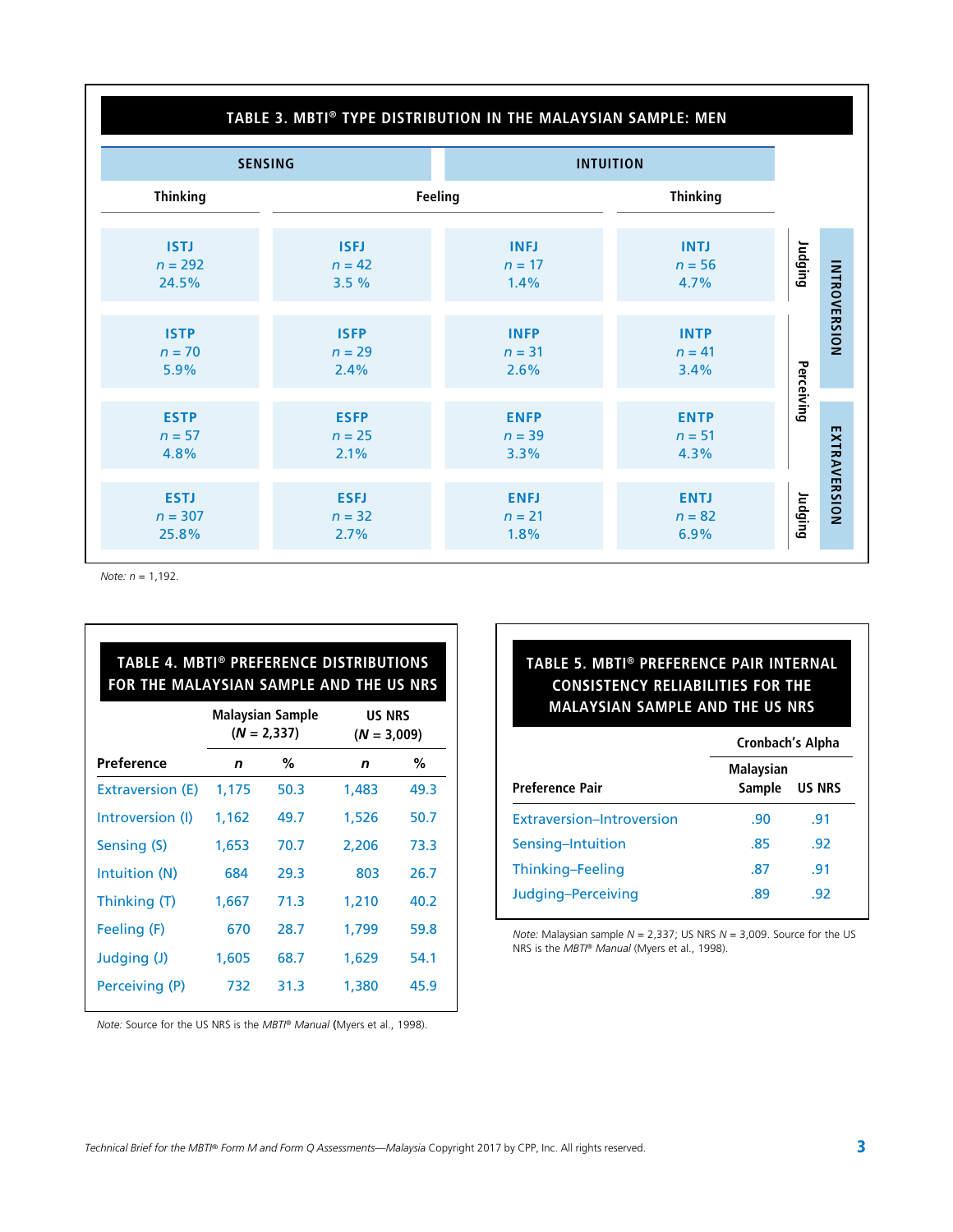# FACTOR ANALYSIS

Several studies have conducted confirmatory factor analyses of the MBTI assessment to assess the validity of its factors. They have indicated that a four-factor model, such as the one theorized and developed by Myers, is the most appropriate and offers the best fit (Harvey, Murry, & Stamoulis, 1995; Johnson & Saunders, 1990). A principal components exploratory

factor analysis with varimax rotation was conducted using the item responses from the Malaysian sample. The results are presented in Table 6. The shaded cells indicate that factor 1 is E–I, factor 2 is T–F, factor 3 is J–P, and factor 4 is S–N. The four-factor structure produced by this analysis shows that the MBTI Form M items in Malaysia are measuring their intended constructs, the four preference pairs.

| TABLE 6. FACTOR ANALYSIS ROTATED COMPONENT MATRIX<br>FOR THE MALAYSIAN SAMPLE |                     |                     |                     |                     |                     |                     |                     |                     |                     |
|-------------------------------------------------------------------------------|---------------------|---------------------|---------------------|---------------------|---------------------|---------------------|---------------------|---------------------|---------------------|
| <b>Item</b><br>Code                                                           | Factor 1<br>$(E-I)$ | Factor 2<br>$(T-F)$ | Factor 3<br>$(J-P)$ | Factor 4<br>$(S-N)$ | <b>Item</b><br>Code | Factor 1<br>$(E-I)$ | Factor 2<br>$(T-F)$ | Factor 3<br>$(J-P)$ | Factor 4<br>$(S-N)$ |
| E <sub>11</sub>                                                               | .73                 | .06                 | .02                 | $-.03$              | SN <sub>1</sub>     | .08                 | .02                 | .06                 | .32 <sub>0</sub>    |
| E12                                                                           | .54                 | .06                 | .01                 | $-.02$              | SN <sub>2</sub>     | $-.02$              | .03                 | .12                 | .49                 |
| EI3                                                                           | .46                 | .05                 | .06                 | $-.08$              | SN <sub>3</sub>     | .03                 | .20                 | .16                 | .46                 |
| E <sub>14</sub>                                                               | .56                 | $-.05$              | .08                 | .10                 | SN <sub>4</sub>     | .02                 | .01                 | .04                 | .40                 |
| E <sub>15</sub>                                                               | .53                 | $-.05$              | .06                 | .03                 | SN <sub>5</sub>     | $-.12$              | .02                 | .05                 | .30 <sub>1</sub>    |
| <b>EI6</b>                                                                    | .56                 | .06                 | $-.02$              | .02                 | SN <sub>6</sub>     | $-.07$              | .08                 | .07                 | .27                 |
| EI7                                                                           | .36                 | $-.03$              | $-.01$              | $-.01$              | SN <sub>7</sub>     | .02                 | .22                 | .18                 | .41                 |
| EI8                                                                           | .68                 | .01                 | $-.03$              | .02                 | SN <sub>8</sub>     | $-.04$              | $-.20$              | .10                 | .47                 |
| EI9                                                                           | .60                 | $-.05$              | .05                 | $-.13$              | SN <sub>9</sub>     | $-.09$              | .08                 | .08                 | .64                 |
| <b>EI10</b>                                                                   | .64                 | $-.01$              | $-.08$              | $-.08$              | <b>SN10</b>         | $-.03$              | $-.01$              | .08                 | .47                 |
| <b>EI11</b>                                                                   | .66                 | .04                 | $-.06$              | $-.18$              | <b>SN11</b>         | $-.01$              | .11                 | .07                 | .16                 |
| <b>EI12</b>                                                                   | .65                 | .01                 | $-.04$              | $-.10$              | <b>SN12</b>         | .05                 | .04                 | .06                 | .22                 |
| <b>EI13</b>                                                                   | .62                 | .10                 | .03                 | .00                 | <b>SN13</b>         | $-.06$              | $-.01$              | .05                 | .55                 |
| <b>EI14</b>                                                                   | .58                 | .00.                | .02                 | $-.03$              | <b>SN14</b>         | .00.                | .17                 | .09                 | .63                 |
| <b>EI15</b>                                                                   | .59                 | $-.04$              | .03                 | $-.01$              | <b>SN15</b>         | $-.16$              | $-.12$              | $-.03$              | .55                 |
| <b>EI16</b>                                                                   | .54                 | $-.03$              | .01                 | $-.03$              | <b>SN16</b>         | $-.12$              | .07                 | .11                 | .41                 |
| <b>EI17</b>                                                                   | .51                 | .04                 | $-.03$              | $-.08$              | <b>SN17</b>         | $-.09$              | .00                 | .04                 | .55                 |
| <b>EI18</b>                                                                   | .64                 | .06                 | .01                 | $-.03$              | <b>SN18</b>         | .00                 | .31                 | .19                 | .42                 |
| <b>EI19</b>                                                                   | .69                 | .03                 | .03                 | $-.03$              | <b>SN19</b>         | $-.07$              | $-.10$              | .03                 | .59                 |
| <b>EI20</b>                                                                   | .54                 | $-.05$              | .06                 | .07                 | <b>SN20</b>         | $-.11$              | $-.03$              | .03                 | .64                 |
| EI21                                                                          | .56                 | .03                 | $-.01$              | $-.13$              | <b>SN21</b>         | $-.06$              | $-.29$              | .00                 | .20                 |
|                                                                               |                     |                     |                     |                     | <b>SN22</b>         | $-.04$              | .20                 | .12                 | .60                 |
|                                                                               |                     |                     |                     |                     | <b>SN23</b>         | .06                 | .12                 | .11                 | .42                 |
|                                                                               |                     |                     |                     |                     | <b>SN24</b>         | .01                 | .11                 | .20                 | .38                 |
|                                                                               |                     |                     |                     |                     | <b>SN25</b>         | .02                 | .06                 | .01                 | .46                 |
|                                                                               |                     |                     |                     |                     | <b>SN26</b>         | $-.01$              | .07                 | .05                 | .41                 |

*(cont'd)*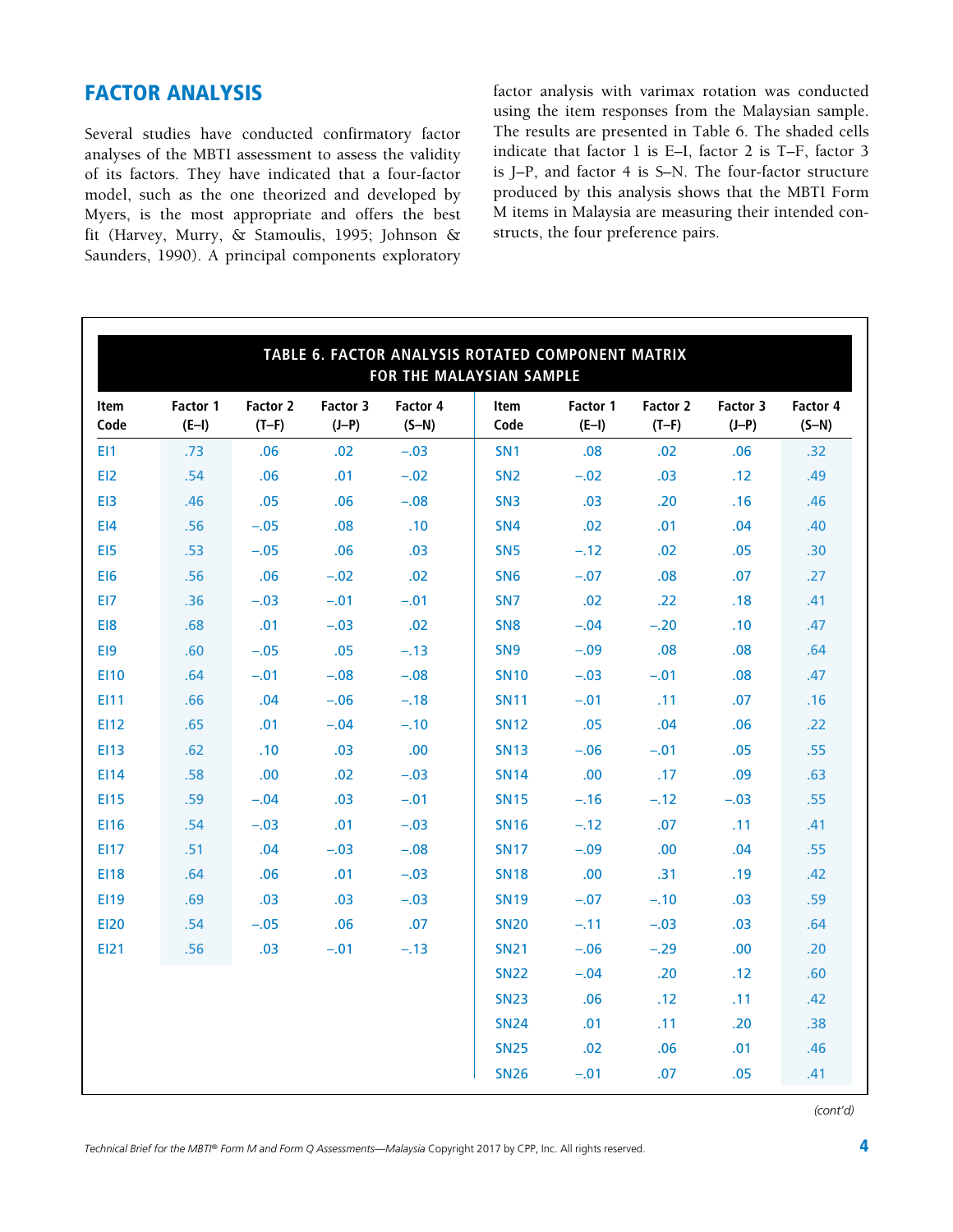| TABLE 6. FACTOR ANALYSIS ROTATED COMPONENT MATRIX<br>FOR THE MALAYSIAN SAMPLE (CONT'D) |                     |                     |                     |                     |                     |                     |                     |                     |                     |
|----------------------------------------------------------------------------------------|---------------------|---------------------|---------------------|---------------------|---------------------|---------------------|---------------------|---------------------|---------------------|
| <b>Item</b><br>Code                                                                    | Factor 1<br>$(E-I)$ | Factor 2<br>$(T-F)$ | Factor 3<br>$(J-P)$ | Factor 4<br>$(S-N)$ | <b>Item</b><br>Code | Factor 1<br>$(E-I)$ | Factor 2<br>$(T-F)$ | Factor 3<br>$(J-P)$ | Factor 4<br>$(S-N)$ |
| TF1                                                                                    | $-.02$              | .42                 | .14                 | .03                 | JP1                 | .06                 | .04                 | .56                 | .10                 |
| TF <sub>2</sub>                                                                        | $-.04$              | .38                 | .07                 | .19                 | JP <sub>2</sub>     | .10                 | .03                 | .61                 | .05                 |
| TF3                                                                                    | $-.07$              | .50                 | .08                 | .16                 | JP3                 | $-.05$              | .08                 | .60                 | .09                 |
| TF4                                                                                    | .08                 | .45                 | .07                 | .02                 | JP4                 | .07                 | $-.01$              | .55                 | .23                 |
| TF <sub>5</sub>                                                                        | $-.03$              | .63                 | .11                 | .08                 | JP5                 | .10                 | .02                 | .49                 | .09                 |
| TF <sub>6</sub>                                                                        | .08                 | .57                 | .09                 | .07                 | JP <sub>6</sub>     | $-.08$              | $-.09$              | .38                 | .17                 |
| TF7                                                                                    | .04                 | .60                 | .10                 | $-.01$              | JP7                 | .02                 | .04                 | .51                 | .05                 |
| TF <sub>8</sub>                                                                        | .03                 | .28                 | $-.08$              | $-.03$              | JP8                 | .04                 | .08                 | .49                 | .02                 |
| TF9                                                                                    | $-.01$              | .45                 | $-.03$              | $-.15$              | JP9                 | .05                 | .08                 | .64                 | .13                 |
| <b>TF10</b>                                                                            | $-.04$              | .45                 | .05                 | .18                 | <b>JP10</b>         | $-.08$              | .21                 | .56                 | .17                 |
| <b>TF11</b>                                                                            | .03                 | .38                 | .07                 | .03                 | <b>JP11</b>         | $-.02$              | .30                 | .52                 | .06                 |
| <b>TF12</b>                                                                            | .11                 | .53                 | .10                 | $-.11$              | <b>JP12</b>         | .06                 | .30                 | .35                 | .12                 |
| <b>TF13</b>                                                                            | $-.08$              | .43                 | .07                 | .30                 | <b>JP13</b>         | $-.01$              | .04                 | .56                 | .29                 |
| <b>TF14</b>                                                                            | $-.02$              | .49                 | .11                 | .13                 | <b>JP14</b>         | $-.16$              | .25                 | .43                 | .18                 |
| <b>TF15</b>                                                                            | $-.05$              | .52                 | .03                 | .22                 | <b>JP15</b>         | $-.06$              | .07                 | .56                 | .05                 |
| <b>TF16</b>                                                                            | $-.05$              | .51                 | $-.05$              | .07                 | <b>JP16</b>         | $-.06$              | .12                 | .61                 | .10                 |
| <b>TF17</b>                                                                            | $-.02$              | .63                 | .09                 | .01                 | <b>JP17</b>         | .10                 | .13                 | .54                 | .06                 |
| <b>TF18</b>                                                                            | .02                 | .58                 | .14                 | .16                 | <b>JP18</b>         | $-.14$              | .11                 | .64                 | .09                 |
| <b>TF19</b>                                                                            | .07                 | .63                 | .08                 | $-.04$              | <b>JP19</b>         | .06                 | .03                 | .57                 | .11                 |
| <b>TF20</b>                                                                            | $-.02$              | .52                 | .10                 | .05                 | <b>JP20</b>         | .04                 | .20                 | .41                 | $-.08$              |
| <b>TF21</b>                                                                            | .01                 | .49                 | .05                 | .03                 | <b>JP21</b>         | .06                 | .15                 | .60                 | .11                 |
| <b>TF22</b>                                                                            | $-.11$              | .45                 | .10                 | .18                 | <b>JP22</b>         | $-.01$              | .03                 | .43                 | .11                 |
| <b>TF23</b>                                                                            | .16                 | .55                 | .08                 | $-.01$              |                     |                     |                     |                     |                     |
| <b>TF24</b>                                                                            | .02                 | .32                 | .10                 | .03                 |                     |                     |                     |                     |                     |

*Note: N* = 2,337.

# RELIABILITY OF THE FORM Q FACETS

The MBTI Form Q assessment includes the 93 items that make up the MBTI Form M assessment (measuring the four preference pairs, E–I, S–N, T–F, and J–P) plus another 51 items that are used only to measure the Form Q facets. For each of the four preference pairs there are five facets (see Table 7), yielding a total of 20 facets. These facets help describe some of the ways in which each preference can be different for each individual to create a richer and more detailed description of an individual's behavior. The remaining analyses focus on the evaluation of the Form Q facets.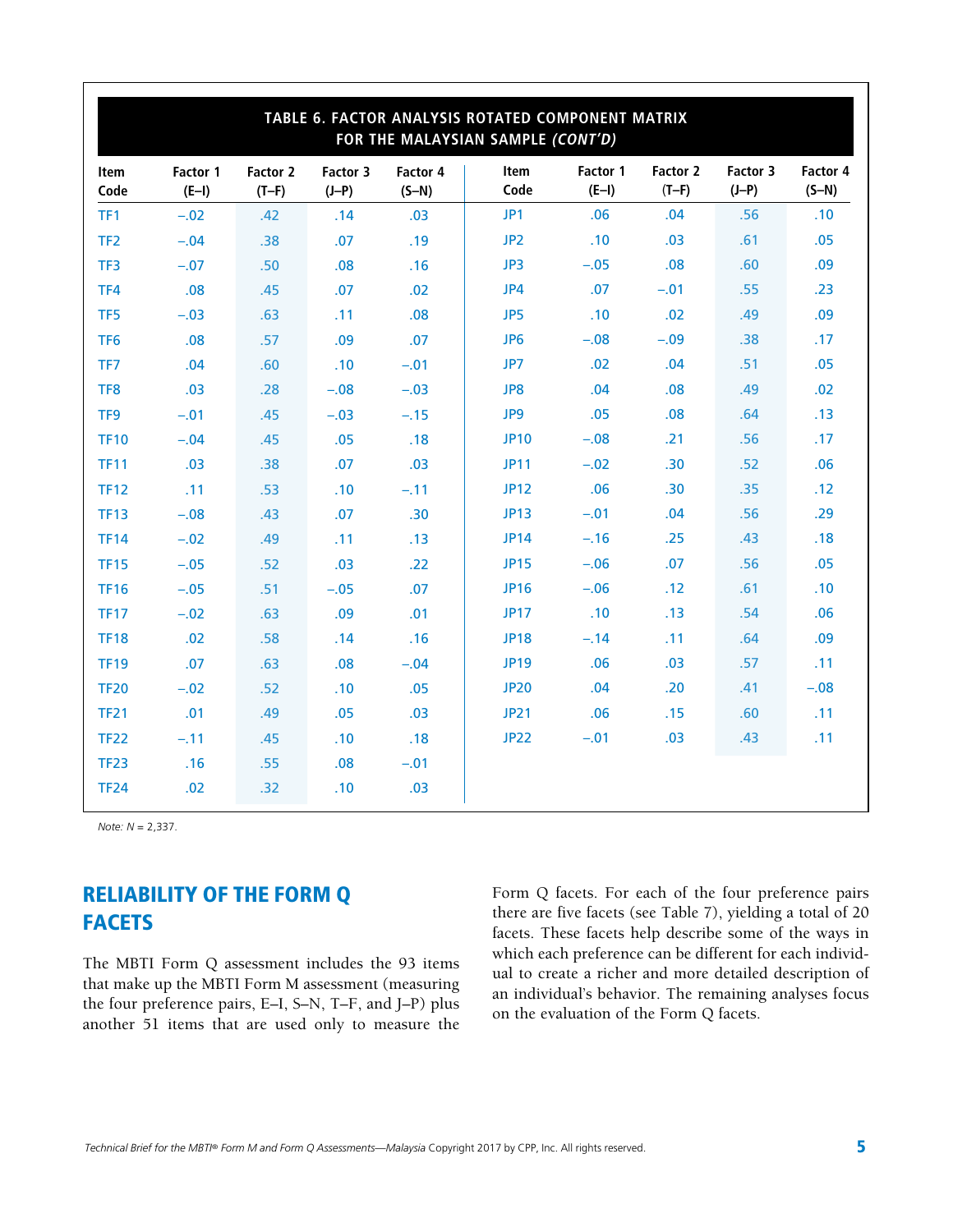# **TABLE 7. MBTI® FORM Q FACET INTERNAL CONSISTENCY RELIABILITIES FOR THE MALAYSIAN SAMPLE AND THE US NRS**

|                                             | Cronbach's Alpha                  |               |  |
|---------------------------------------------|-----------------------------------|---------------|--|
| Form Q Facets                               | <b>Malaysian</b><br><b>Sample</b> | <b>US NRS</b> |  |
| <b>E-I Facets</b>                           |                                   |               |  |
| Initiating-Receiving                        | .78                               | .85           |  |
| <b>Expressive-Contained</b>                 | .71                               | .79           |  |
| Gregarious-Intimate                         | .67                               | .60           |  |
| <b>Active-Reflective</b>                    | .63                               | .59           |  |
| <b>Enthusiastic-Quiet</b>                   | .71                               | .72           |  |
| <b>S-N Facets</b>                           |                                   |               |  |
| Concrete-Abstract                           | .66                               | .81           |  |
| Realistic-Imaginative                       | .65                               | .79           |  |
| <b>Practical-Conceptual</b>                 | .45                               | .67           |  |
| <b>Experiential-Theoretical</b>             | .62                               | .83           |  |
| <b>Traditional-Original</b>                 | .60                               | .76           |  |
| <b>T-F Facets</b>                           |                                   |               |  |
| Logical-Empathetic                          | .75                               | .80           |  |
| Reasonable-Compassionate                    | .66                               | .77           |  |
| Questioning-Accommodating                   | .35                               | .57           |  |
| <b>Critical-Accepting</b>                   | .34                               | .60           |  |
| <b>Tough-Tender</b>                         | .75                               | .81           |  |
| <b>J-P Facets</b>                           |                                   |               |  |
| <b>Systematic-Casual</b>                    | .74                               | .74           |  |
| Planful-Open-Ended                          | .73                               | .82           |  |
| <b>Early Starting-</b><br>Pressure-Prompted | .58                               | .70           |  |
| Scheduled-Spontaneous                       | .74                               | .82           |  |
| Methodical-Emergent                         | .52                               | .71           |  |

*Note:* Malaysia sample *N* = 2,337; US NRS *N* = 3,009. Source for the US NRS is the *MBTI® Manual* (Myers et al., 1998).

Internal consistency reliabilities for each facet are reported in Table 7 for the Malaysian sample and the US NRS. The Malaysian sample alphas range from .34 (Critical–Accepting) to .78 (Initiating–Receiving). Overall, some of this sample's alphas are somewhat lower than those of the US NRS. This is consistent with the reliabilities that have been found for international samples and translations of the MBTI Form Q (or, for Europe, Step II™) assessment (Quenk, Hammer, & Majors, 2004; Schaubhut, 2008; Schaubhut & Thompson, 2010a, 2010b, 2011a, 2011b, 2012, 2013, 2016a, 2016b, 2017a, 2017b, 2017c, 2017d). Reliabilities for nine other translations can be found in the *MBTI*® *Step II*™ *Manual,* European edition (Quenk et al., 2004).

# **CONCLUSION**

The analyses reported here with an initial Malaysian sample demonstrate that the measurement properties of the assessment are adequate. Therefore, the MBTI Forms M and Q can be widely used with individuals who reside in Malaysia and read English. As use of the MBTI assessment in Malaysia continues to grow, larger and more diverse samples will become available, and the measurement properties of MBTI Forms M and Q in Malaysia will continue to be evaluated.